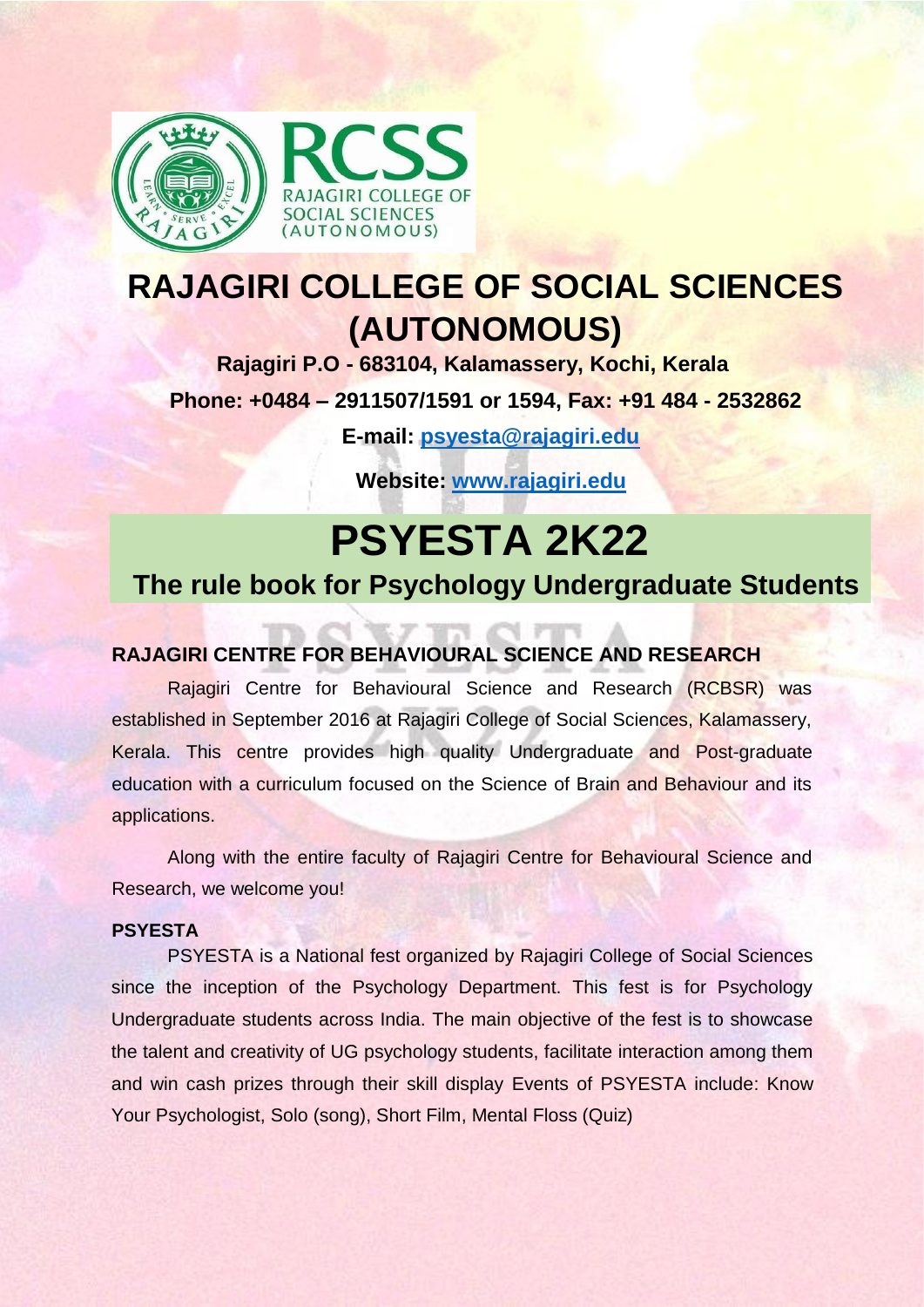## **GENERAL RULES AND REGULATIONS**

#### IMPORTANT

## **These competitions are for undergraduate students**

- $\mathbf{\mathcal{L}}$  The events are conducted in the online mode, so participants are requested to sign in to the given link that will be provided.
- **J** Only Appreciation prizes will be awarded if the number of individuals registering for the event is less than 3.
- $\stackrel{\triangle}{\sim}$  The decisions of the judges shall be final.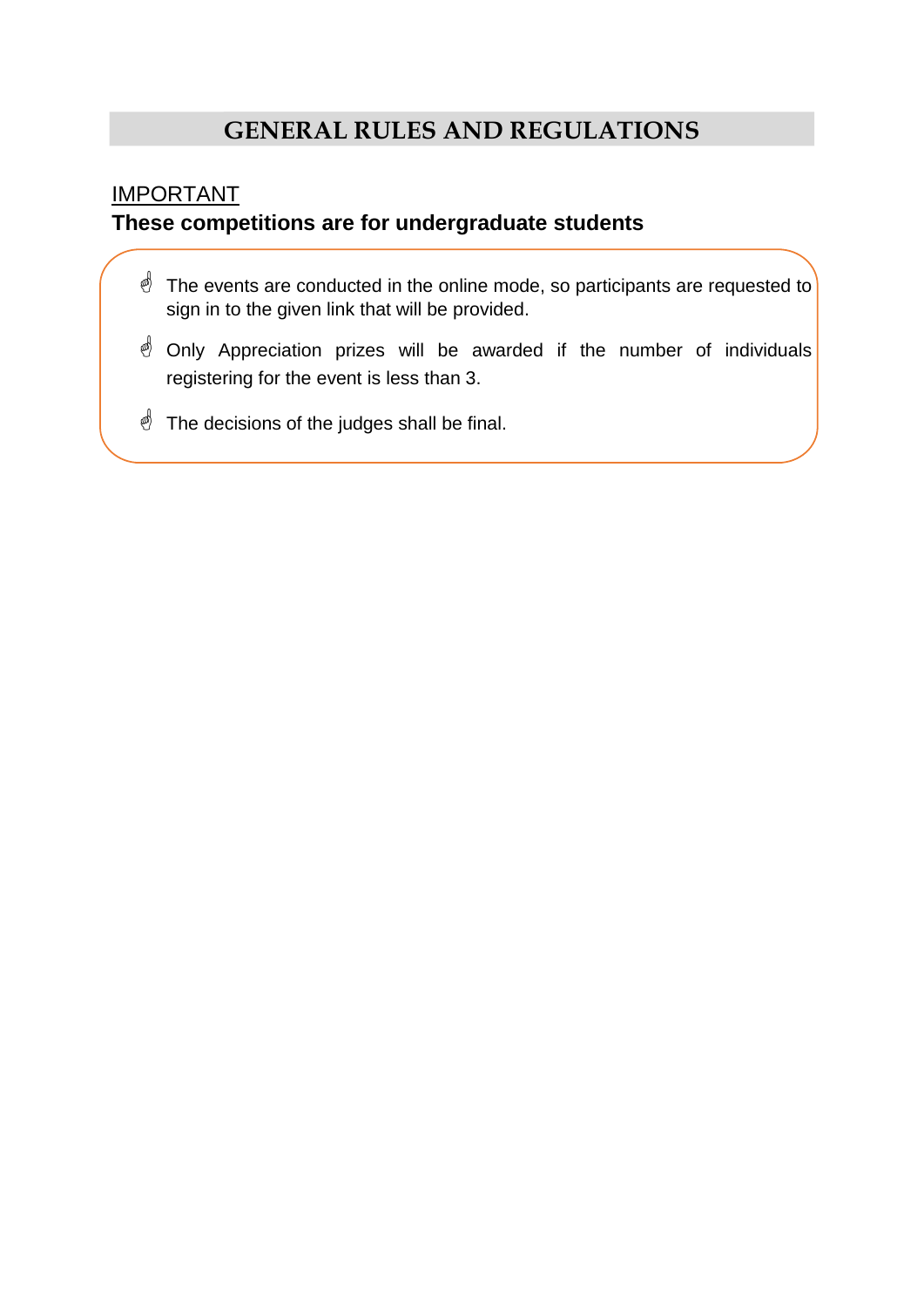## **RULES FOR COMPETITION EVENTS**

#### **1. Participation**

- Participation is exclusively for Undergraduate Psychology students.
- Any number of teams from a college can participate in the events except for Quiz.
- Participation certificates will be issued to all the participants.

#### **2. Registration**

- Registration is mandatory and is free
- Confirm your participation by sending an email to **[psyesta@rajagiri.edu](mailto:psyesta@rajagiri.edu)** or visit our website [www.rajagiri.edu](http://www.rajagiri.edu/) .
- Last date for Registration: 03 March 2022
- **3. Event Reporting and Participation**
- The link to join and participate will be provided on March 4<sup>th</sup> 2022.
- Individuals should login to the link prior to the time given.
- **4. Order of presentation of an event**
- Order of presentation will be informed prior to the event

#### **5. Judgment**

- The decision of the judges will be final and binding.
- **6. Evaluation criterion:**
- Events will be evaluated based on the criteria decided.

| <b>PSYESTA-2K22: EVENTS</b>             |                   |                         |
|-----------------------------------------|-------------------|-------------------------|
| <b>Know Your</b><br><b>Psychologist</b> | Presentation      | <b>Individual Event</b> |
| <b>SOLO</b>                             | Song              | <b>Individual Event</b> |
| <b>Survival</b>                         | <b>Short Film</b> | Team                    |
| <b>Mental Floss</b>                     | Quiz              | Individual<br>Event     |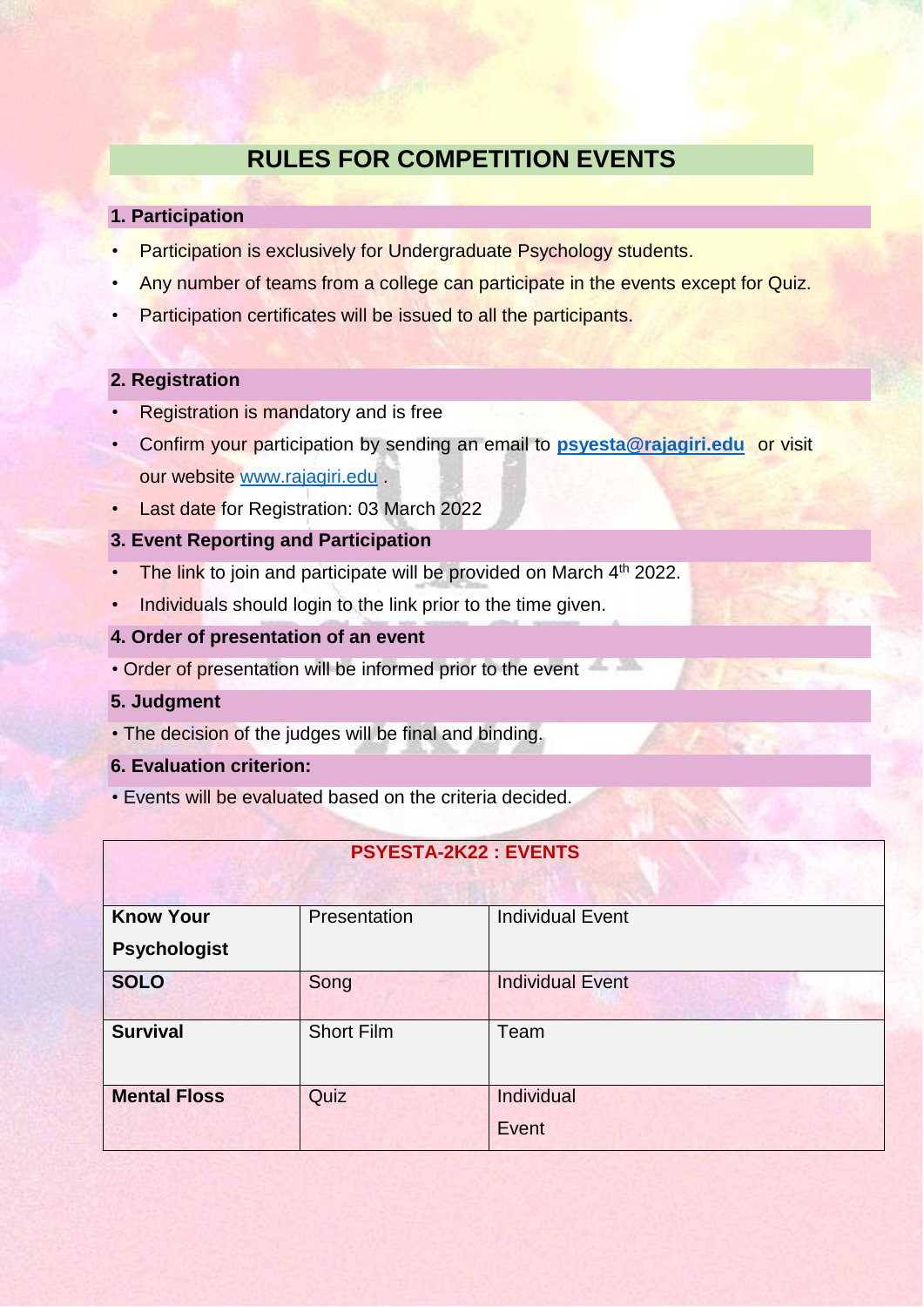## **KNOW YOUR PSYCHOLOGIST - Presentation**

- 1. This is an individual event.
- **2.** In this event, the participant is free to choose any psychologists from the listed. The participant should impersonate the psychologist and speak on viewpoints on personality for **a minimum of 2 minutes and maximum of 3 minutes.**
- 3. The list of Psychologists are given below:

| <b>PSYCHOLOGISTS</b> |                         |
|----------------------|-------------------------|
| Carl Jung            | Erik Erikson            |
| Jean Piaget          | Albert Bandura          |
| <b>Karen Horney</b>  | <b>Gordon Allport</b>   |
| <b>Carl Rogers</b>   | Lev Vygotsky            |
| Solomon Asch         | <b>B.F Skinner</b>      |
| John B Watson        | <b>Stanley Milgram</b>  |
| <b>Alfred Adler</b>  | <b>Edward Thorndike</b> |

- 4. Participants have to impersonate the psychologist**.**
- 5. The language of presentation should be in English.
- 6. Any dual meaning /obscene content is strictly not allowed. Participants should avoid making fun of any individuals or religion.
- 7. Judgement criteria will include content, and presentation.

Note: If the number of teams registering for the event is less than three, the contest will be held but only appreciation prizes will be awarded to the participants.

## **SOLO - Song**

- 1. The theme for this year is SURVIVAL.
- 2. The total time on stage will be 6 minutes.
- 3. Original compositions are allowed and may fetch extra points.
- 4. No song shall contain any offensive, obscene, disrespectful actions or gestures.
- 5. Songs should be in English or Malayalam. Film songs are not allowed.
- 6. Maximum 3 participants from one college.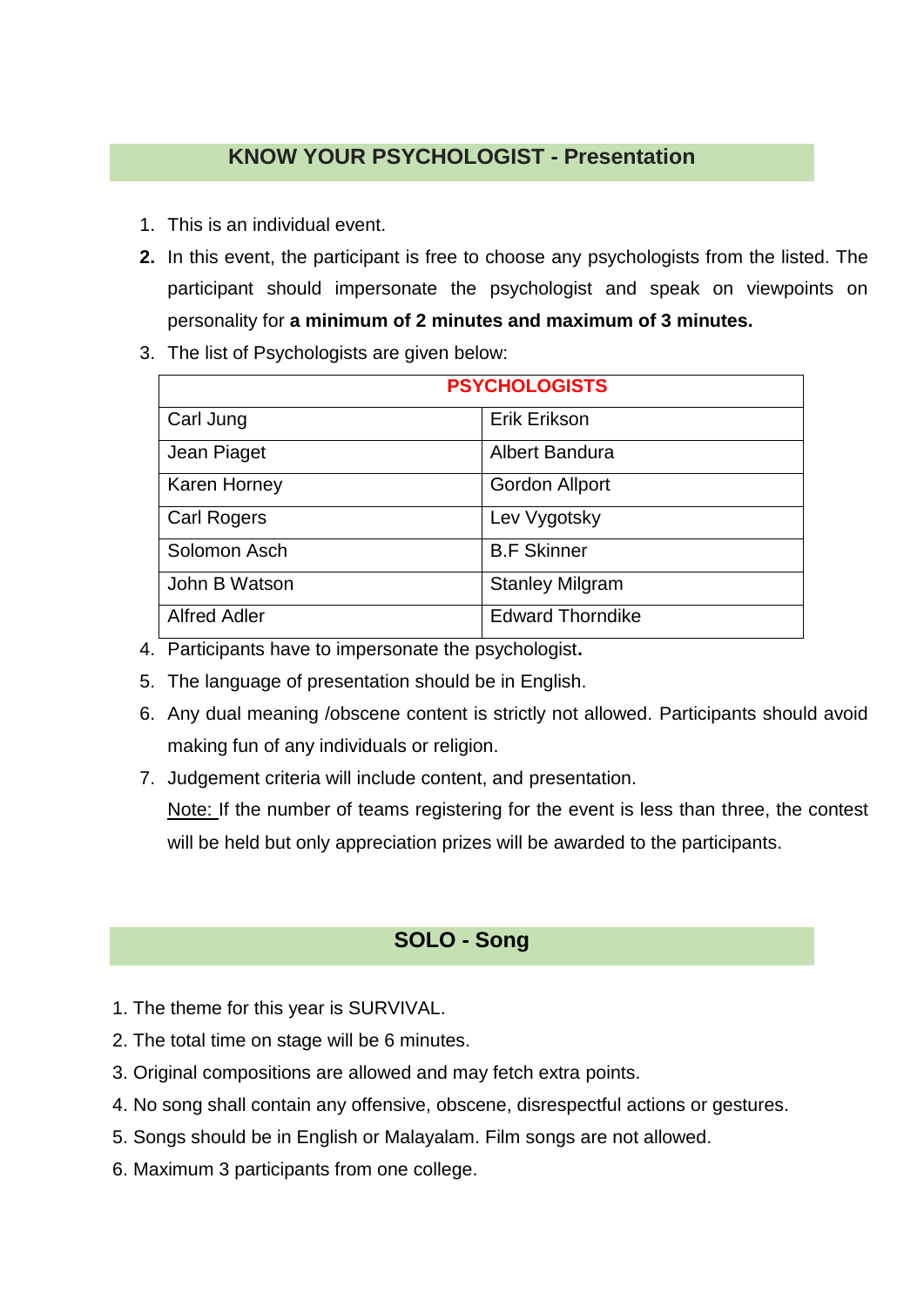- 7. Rap portions or refrains are not permissible.
- 8. Use of karaoke, backing tracks or instruments are not allowed
- 9. Judging Criteria: Pitch, Rhythm, Voice Modulation, Originality, Overall Impact
- 10. Decision of the judges will be final and binding.

Note: If the number of participants registering for the event is less than three, the contest will be held but only appreciation prizes will be awarded to the participants.

#### **SURVIVAL- Short Film**

- 1. The theme for this year is SURVIVAL
- 2. Only Short Films should be submitted' NO DOCUMENTARIES. The entries can be short digital animation films too on the topic.
- 3. The team members (Director & Actors) should be UG Psychology students from the same institute as the registered candidate.
- 4. DURATION: The films shall not be more than 3 (Three) minutes (180 seconds), including the beginning and end credits. Films exceeding this time limit are liable to be rejected. The minimum length should be 30 seconds including credits.
- 5. The short films may be in their original language, but MUST be subtitled in ENGLISH. Films submitted previously to any other festival will not be considered for this contest. If found later, will be disqualified for the contest/prize withheld.
- 6. FORMAT: The films may be shot in MPEG4 or AVI format. The recommended ratios are: 16:9 / 16:9 Full Height Anamorphic – in DV / HDV.
- 7. Judging Criteria: Creativity, Relevance, Cinematography, Emotional Impact
- 8. COPYRIGHT: The Film must not contain any copyrighted work(s) belonging to third parties unless participants have a license to use such works in the Film.